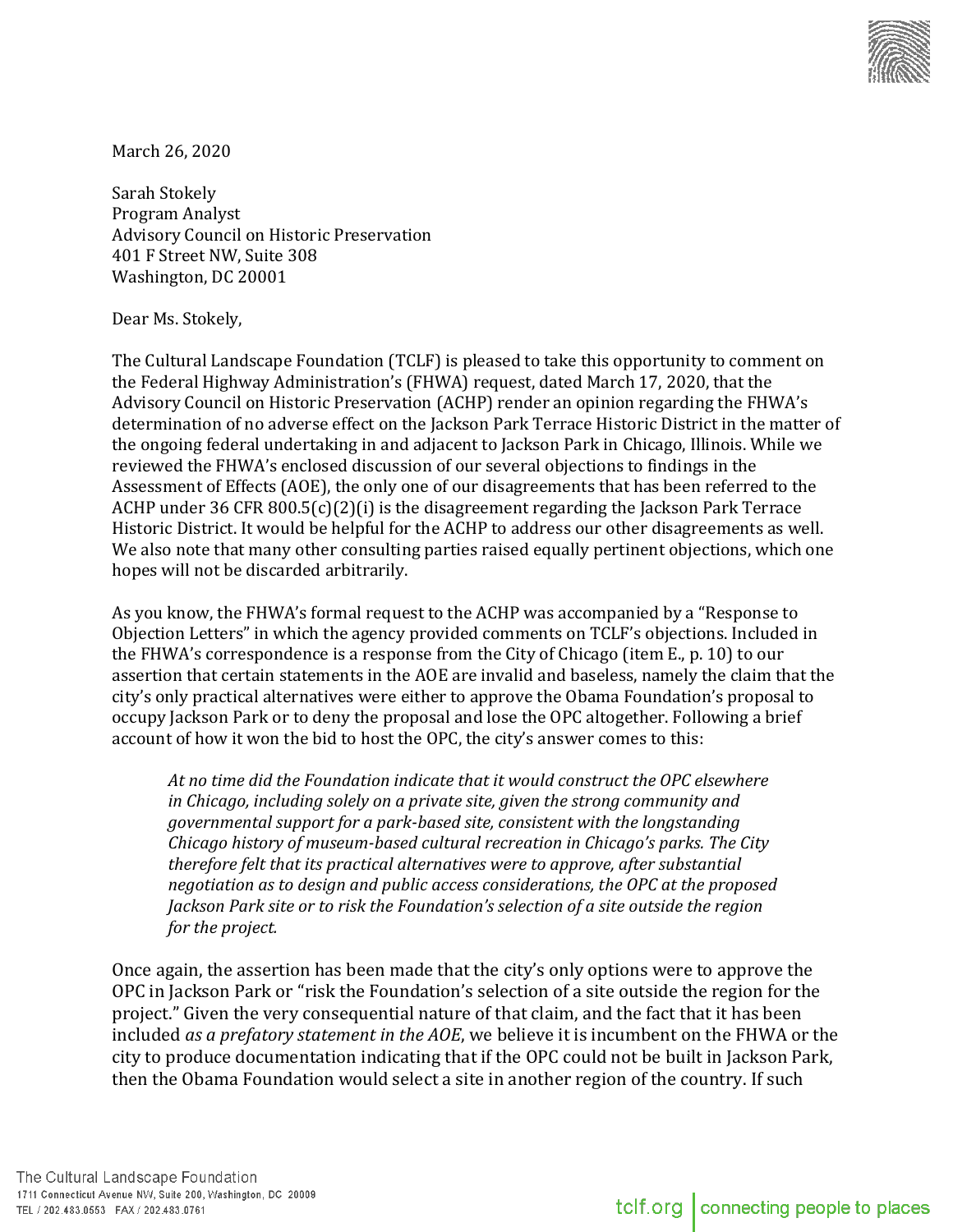documentation does not exist, the statement must be regarded as conjectural and should be removed from the AOE.

We would also like to underscore that the City of Chicago has concluded that it had no practical alternative but to site the OPC in Jackson Park only because the Obama Foundation *did not offer* to build it elsewhere. That statement is most indicative of the posture the city has taken throughout the Section 106 process, and we ask the ACHP to weigh it and its implications carefully when considering whether good-faith efforts to avoid or minimize adverse effects have indeed been made. With that in mind, we add the following remarks to the record in an effort to further clarify our concerns in light of the FHWA's recent comments.

## **I**. **The Jackson Park Terrace Historic District**

There is considerable confusion about the status of the Jackson Park Terrace Historic District. In its recent communication, the FHWA notes: "Contrary to assertions made by consulting parties, the JPTHD is not eligible for listing on the National Register under Criterion B." But the FHWA's dismissive tone is inappropriate, not least because the FHWA's assertions are flatly contradicted by its own documentation. The Final AOE, posted on January 16, 2020, states as follows:

*The Jackson Park Terrace was determined to be eligible under* Criterion A for Woodlawn Community and housing history, *Criterion B for its association with prominent community developers Leon D. Finney and E. Duke McNeil* and Criterion C for architecture*, listing as a historic district in the NRHP on July 10, 2018 per the*  historic resource survey forms prepared for this project. (p. 63-64)

From that statement in the AOE—the very document that consulting parties are obligated to cite as the basis for their formal objections—one must reasonably conclude that the district is eligible for listing in the National Register under Criteria A, B, and C, and that it was listed in the National Register on July 10, 2018. Those facts are, however, contrary to the Historic Properties Inventory (HPI), which notes that the historic district meets Criteria A and C for listing in the National Register but "does not warrant listing under Criterion B." The HPI also indicates that the district is "an excellent candidate" for the National Register but has not yet reached the age of 50 years. We trust that one can be excused for mistakenly relying on the flawed AOE, as it is, in any case, the historic district's eligibility for listing in the National Register, not the listing *per se*, which necessitates a careful consideration of adverse effects.

In our formal objections, TCLF asserted that the proximity of the Obama Presidential Center to the district would adversely affect the district's setting—the only one of the seven aspects of integrity that the AOE identifies as having been previously "somewhat diminished." In its most recent comments, the FHWA avers that "while the undertaking may impact views of Jackson Park from the JPTHD, those views do not contribute to the property's historic significance." But that position relies on an especially narrow understanding of the factors that can adversely affect a property's setting.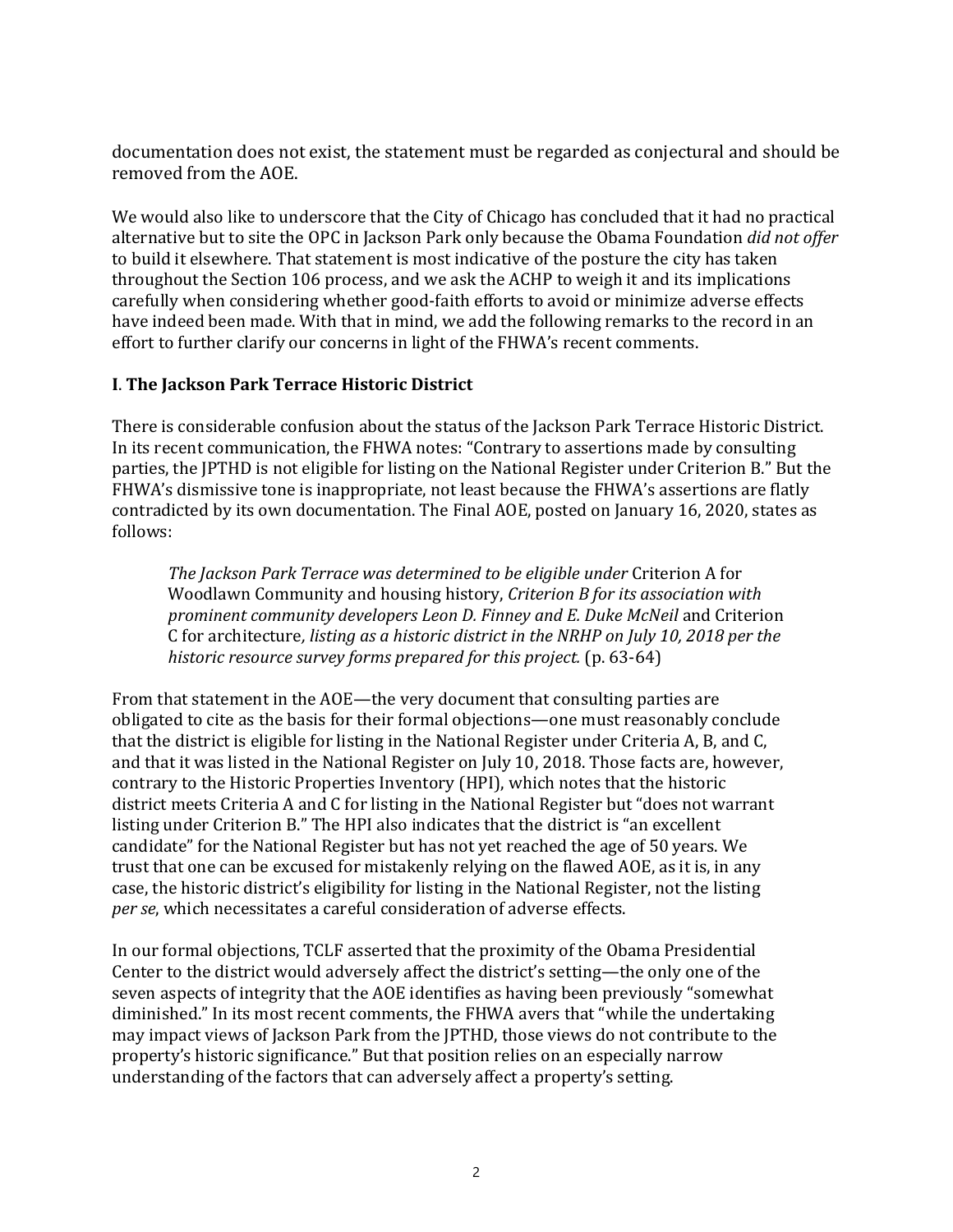According to guidance established by the National Register of Historic Places, "setting refers to the *character of the place in which the property played its historical role*. It involves how, not just where, the property is situated and its *relationship to surrounding features and open space*" (emphasis added). <sup>1</sup> So the question under consideration is not solely one of 'views into parkland,' but is also, rather, a matter of the character of the surrounding area and the way in which the historic district relates to features and open space in that area, as well as the way those features and spaces relate to the historic district.

To demonstrate the fallacy of the FHWA's overly narrow interpretation, one only need consider what the agency has *already asserted* about the historic district, namely that its setting was "somewhat diminished" when an eight-story hotel immediately north of the property was demolished and replaced with a parking lot. Does it then follow that *views to the hotel* from within the historic district had formerly contributed to the district's historic significance? That is an untenable position because there is simply no reason to believe that such views were ever of any significance, and yet it is essentially the position that the FHWA is now taking.

In its rebuttal to our objection, the FHWA also asserts that "the primary setting of the JPTHD is the complex itself, which was intentionally designed to be fenced off and separated from adjacent properties in order to emphasize the sense of community within the JPTHD." But that, too, runs counter to guidance from the National Register, which says, "These features [that constitute the setting of a historic property] and their relationships should be examined *not only* within the exact boundaries of the property, *but also* between the property and its surroundings. *This is particularly important for districts*" (emphasis added).<sup>2</sup> Thus the fence that traces the perimeter of the property is immaterial to determining its setting, and one is also left to wonder, once again, why the absence of an eight-story hotel beyond the fence line would exert a greater adverse effect than the presence of a significantly more imposing 235 foot-tall tower and presidential center across the street.

And indeed, the FHWA has *already agreed* that the proximity of the OPC *will affect* the historic district: "The OPC would be visible from the JPTHD, which would affect, but not compromise the setting of the JPTHD." We believe that, based on the reasoning and standards *already applied* in the HPI's integrity assessment, those effects would certainly be adverse. A tower more than twice as high as the distance that separates the two sites would loom over and dominate the Terrace district to such an extreme degree that the adverse effect on the district would be undeniable.

 $\overline{a}$ 

<sup>&</sup>lt;sup>1</sup> See: National Register Bulletin, "How to Apply the National Register Criteria for Evaluation," p.44 ff.; [https://www.nps.gov/subjects/nationalregister/upload/NRB-15\\_web508.pdf](https://www.nps.gov/subjects/nationalregister/upload/NRB-15_web508.pdf)  $<sup>2</sup>$  Ibid.</sup>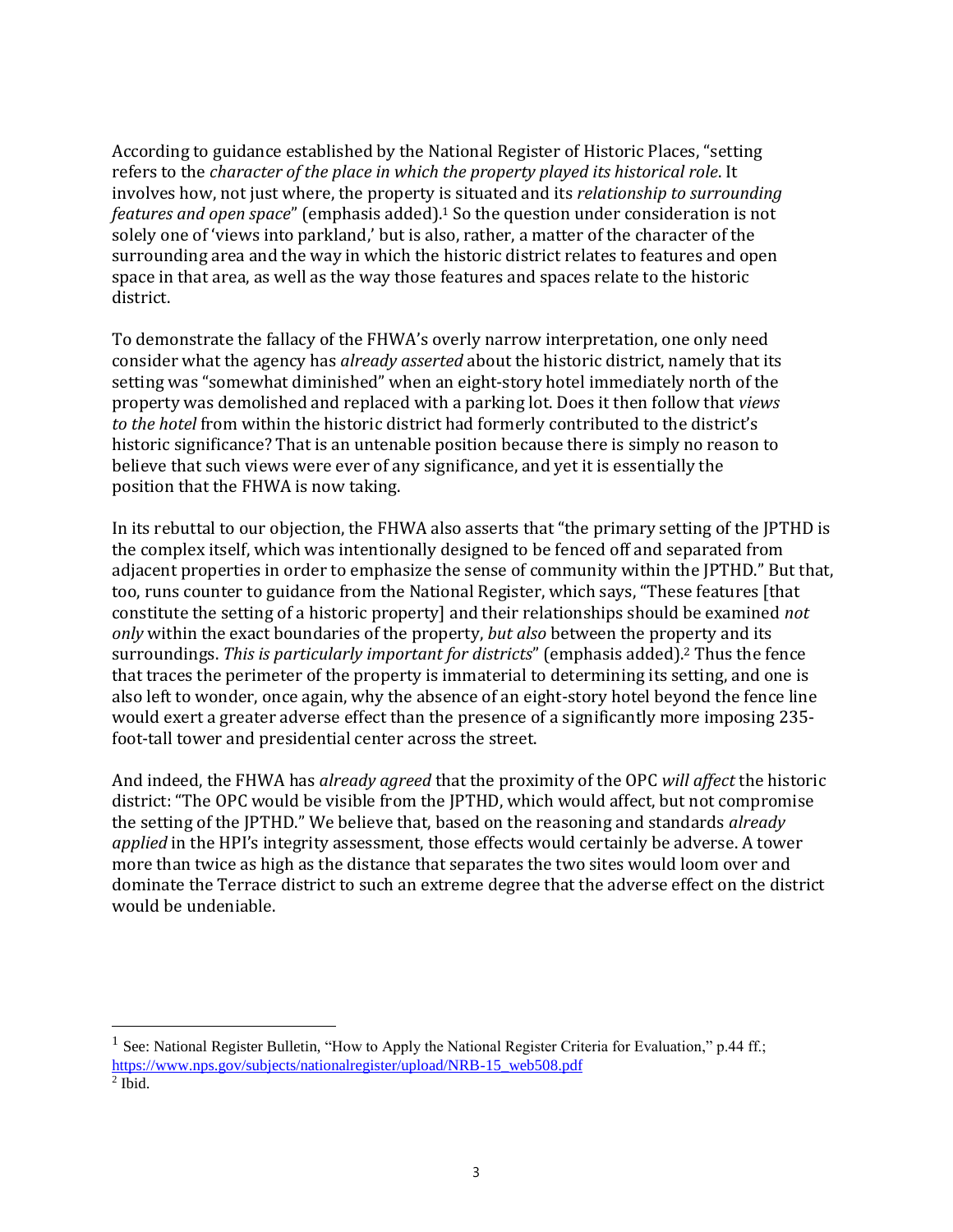## **II. The Golf Course Renovation Project**

 $\overline{a}$ 

In our formal objection to the AOE, we also stated that the planned "golf course consolidation/expansion project" combines with the undertaking to create a cumulative adverse effect that has not been analyzed. The FHWA has improperly failed to acknowledge this as a disagreement that warrants referral to the ACHP under 36 CFR 800.5(c)(2)(i). However, in an attachment to its letter, the FHWA has responded, in part, as follows:

*As explained in the Comment Disposition, while a golf course project was noted in a conceptual framework planning document (namely the 2018 South Lakefront Plan, SLFP), it is not anticipated to be completed or programmed (i.e., funding committed for the project construction) within the next two years. See Comment Disposition, Response to Comment No. 85. The mere fact that the golf course project is mentioned in the 2018 SLFP does not make its effects reasonably foreseeable. The final plans and design for the golf course project are not yet approved. Interim information about the project's layout, design and other critical details are largely aspirational. As such, there is no basis for the type of reasoned analysis that would meaningfully inform federal decision-making.*

But we do not rely solely *on the mere fact* that the golf course project was mentioned in the 2018 SLFP, but rather on a series of separate and related facts that together indicate that plans are clearly underway to expand and consolidate the Jackson Park and South Shore golf courses. Given that such plans, of necessity, involve significantly altering contributing resources to historically designated properties, they should be evaluated along with the undertaking as a cumulative effect on those properties. 3

We repeat that there is no applicable statutory or regulatory language that restricts reasonably foreseeable actions to those actions that are "completed," "programmed," or "funded" within two years of the undertaking. If that were the standard, then large, costly, and particularly impactful projects could evade the intent of National Historic Preservation Act by cleverly—but dishonestly—manipulating their schedules and plans. We hope the ACHP will be particularly attentive to comments from Jackson Park Watch (dated February 18, 2020; p. 7 ff.) regarding the road closures and the construction of underpasses that, while part of the current federal undertaking, would seem to relate more to the "unforeseeable" golf course project than to any other immediate objective.

<sup>3</sup> Cumulative impacts include "the impact on the environment which results from the incremental impact of the action when added to other past, present, and reasonably foreseeable future actions *regardless of what agency (federal or non-federal) or person undertakes such other actions*. Cumulative impacts can result from individually minor but collectively significant actions taking place over a period of time." 40 CFR 1508.7 (emphasis added).